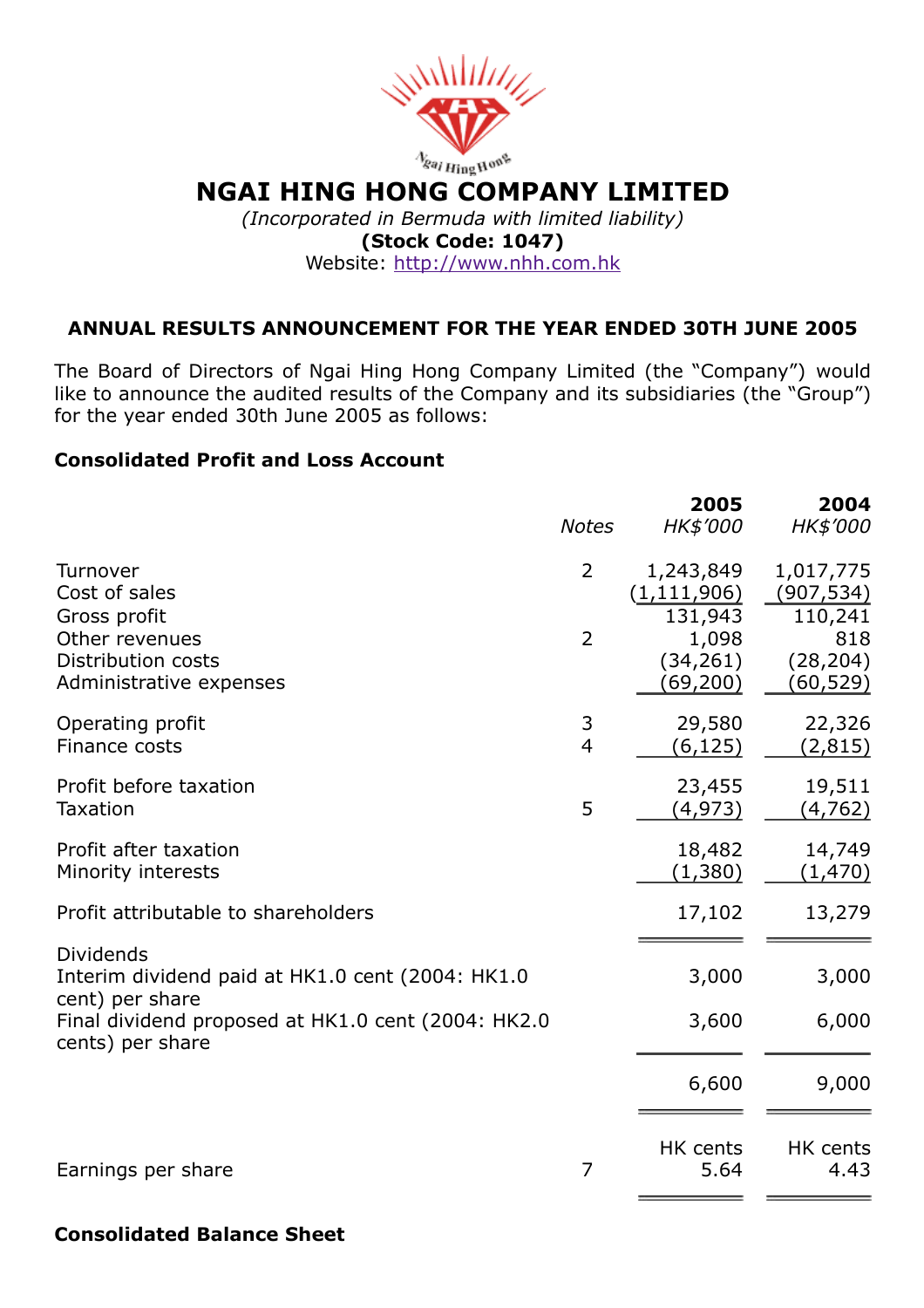|                                                                                                                                                                                                                                                 | <b>Notes</b> | 2005<br>HK\$'000                                                                        | 2004<br>HK\$'000                                                                      |
|-------------------------------------------------------------------------------------------------------------------------------------------------------------------------------------------------------------------------------------------------|--------------|-----------------------------------------------------------------------------------------|---------------------------------------------------------------------------------------|
| Fixed assets                                                                                                                                                                                                                                    |              | 145,316                                                                                 | 143,199                                                                               |
| Deferred tax assets<br>Current assets                                                                                                                                                                                                           |              | 2,360                                                                                   | 507                                                                                   |
| Inventories<br>Trade receivables<br>Other receivables, prepayments and deposits<br>Cash and bank balances                                                                                                                                       | 8            | 186,373<br>275,438<br>15,804<br>55,019                                                  | 118,853<br>210,045<br>12,748<br>51,303                                                |
|                                                                                                                                                                                                                                                 |              | 532,634                                                                                 | 392,949                                                                               |
| <b>Current liabilities</b><br>Trade payables<br>Other payables<br>Accruals<br>Taxation payable<br>Obligations under finance leases - current portion<br>Trust receipts loans - secured<br>Short-term bank loans - secured<br>Net current assets | 9            | 102,012<br>8,102<br>12,975<br>5,382<br>7,488<br>121,709<br>61,215<br>318,883<br>213,751 | 76,926<br>5,501<br>10,046<br>4,320<br>4,820<br>83,153<br>40,278<br>225,044<br>167,905 |
| Total assets less current liabilities                                                                                                                                                                                                           |              | 361,427                                                                                 | 311,611                                                                               |
| Financed by:<br>Share capital<br>Other reserves<br>Retained earnings<br>Proposed dividends                                                                                                                                                      |              | 36,000<br>66,814<br>223,779<br>3,600                                                    | 30,000<br>36,907<br>213,277<br>6,000                                                  |
| Shareholders' funds<br>Minority interests<br>Long-term liabilities<br>Deferred tax liabilities                                                                                                                                                  |              | 330,193<br>10,194<br>17,765<br>3,275                                                    | 286,184<br>8,814<br>13,843<br>2,770                                                   |
|                                                                                                                                                                                                                                                 |              | 361,427                                                                                 | 311,611                                                                               |

### Notes:

### 1. Basis of preparation

The accounts have been prepared in accordance with accounting principles generally accepted in Hong Kong and comply with accounting standards issued by the Hong Kong Institute of Certified Public Accountants ("HKICPA"). They have been prepared under the historical cost convention except that investment properties are stated at market value.

The HKICPA has issued a number of new and revised Hong Kong Financial Reporting Standards and Hong Kong Accounting Standards ("new HKFRSs") which are effective for accounting periods beginning on or after 1st January 2005. The Group has not early adopted these new HKFRSs in the accounts for the year ended 30th June 2005. The Group has already commenced an assessment of the impact of these new HKFRSs but is not yet in a position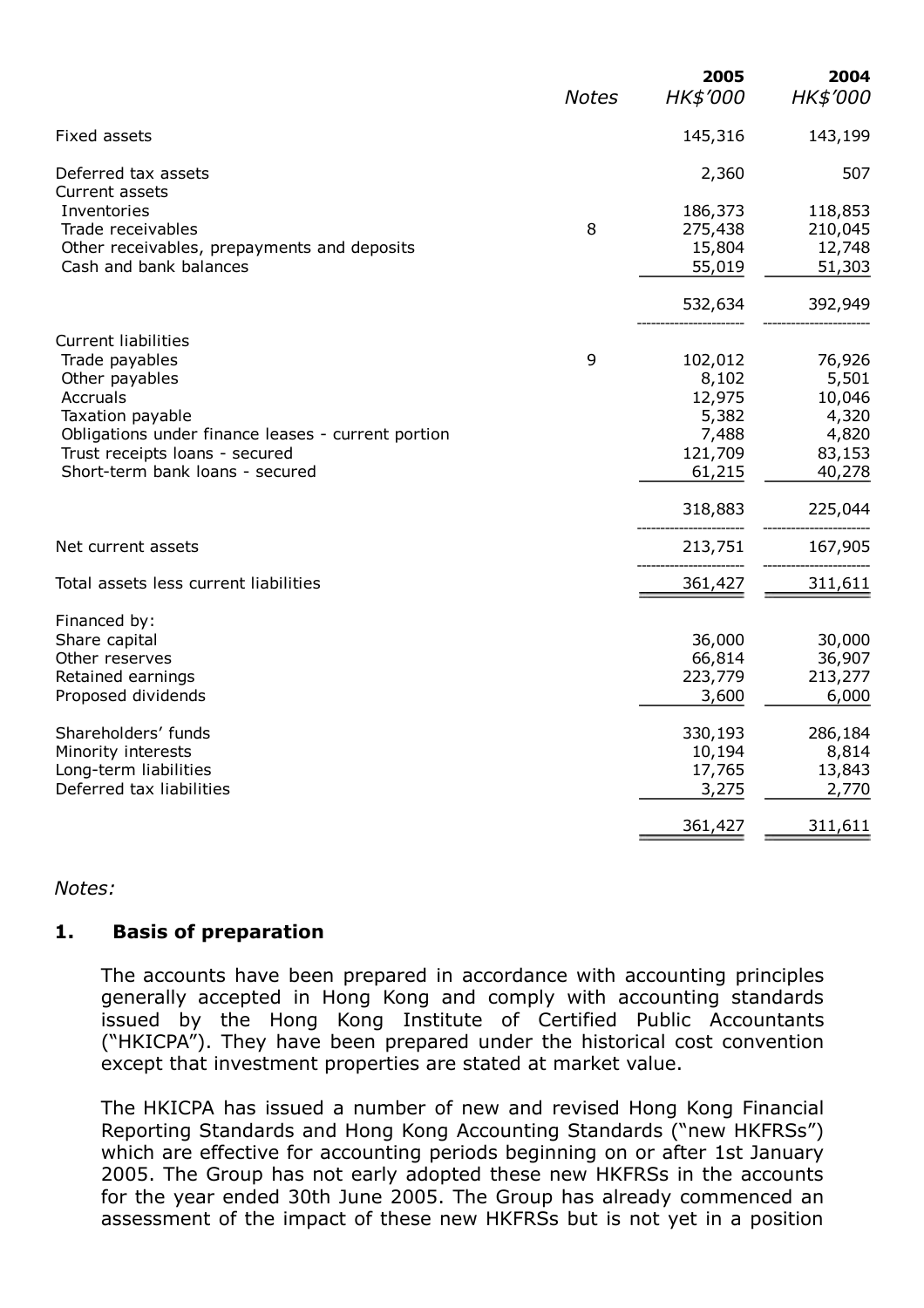to state whether these new HKFRSs would have a significant impact on its results of operations and financial position.

## 2. Turnover

An analysis of the Group's turnover and results by geographical segment is as follows:

|                                             | <b>Hong</b><br><b>Kong</b> | <b>The</b><br>People's<br><b>Republic</b><br>of China<br>excluding<br><b>Hong</b><br><b>Kong</b><br>("the | 2005<br><b>PRC") Elimination</b> | Group              |
|---------------------------------------------|----------------------------|-----------------------------------------------------------------------------------------------------------|----------------------------------|--------------------|
| Turnover<br>Other revenues                  | 1,112,254<br>1,097         | 243,684                                                                                                   | (112,089)                        | 1,243,849<br>1,098 |
| Total revenues                              | 1,113,351                  | 243,685                                                                                                   | (112,089)                        | 1,244,947          |
| Segment results                             | 26,249                     | (721)                                                                                                     |                                  | 25,528             |
| Unallocated costs                           |                            |                                                                                                           |                                  | (2,073)            |
| Profit before taxation<br>Taxation          |                            |                                                                                                           |                                  | 23,455<br>(4,973)  |
| Profit after taxation<br>Minority interests |                            |                                                                                                           |                                  | 18,482<br>(1,380)  |
| Profit attributable to shareholders         |                            |                                                                                                           |                                  | 17,102             |

#### 2004

|                                             | Hong<br><b>Kong</b> |               | <b>The PRC Elimination</b> | Group              |
|---------------------------------------------|---------------------|---------------|----------------------------|--------------------|
| Turnover<br>Other revenues                  | 920,744<br>795      | 224,576<br>23 | (127, 545)                 | 1,017,775<br>818   |
| Total revenues                              | 921,539             | 224,599       | (127,545)                  | 1,018,593          |
| Segment results                             | 7,776               | 13,540        |                            | 21,316             |
| Unallocated costs                           |                     |               |                            | (1,805)            |
| Profit before taxation<br>Taxation          |                     |               |                            | 19,511<br>(4, 762) |
| Profit after taxation<br>Minority interests |                     |               |                            | 14,749<br>(1, 470) |
| Profit attributable to shareholders         |                     |               |                            | 13,279             |

Turnover and segment results are presented based on the operating locations of group companies.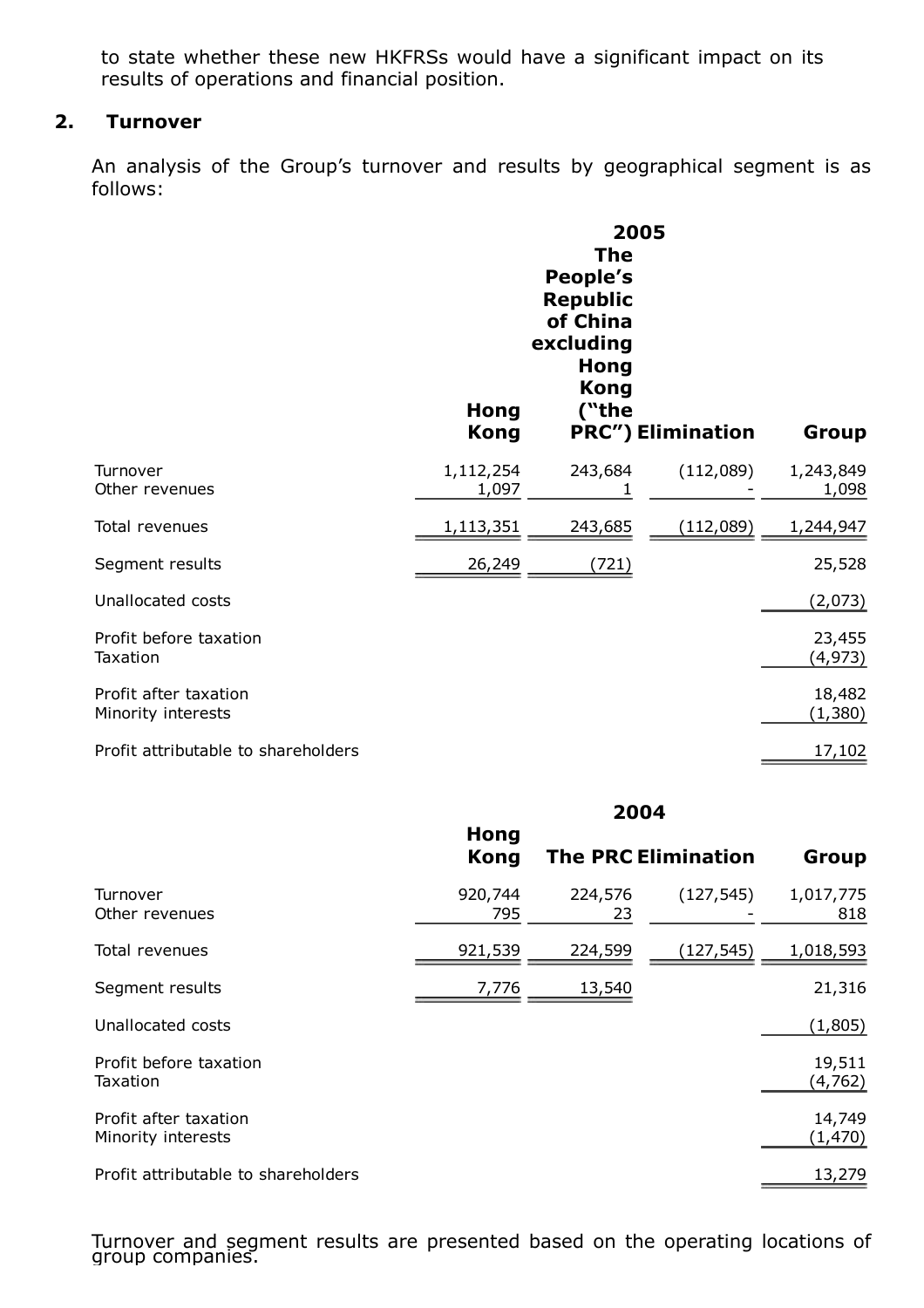group companies.

Over 90% of the Group's turnover and contribution to operating profit are attributable to the manufacturing and trading of plastic products and accordingly no analysis of the Group's turnover, contribution to operating profit and assets by business segment is provided.

### 3. Operating profit

Operating profit is stated after charging:

|                                                                                                                                                                                                                                                                                                           | <b>2005</b><br>HK\$'000                                               | <b>2004</b><br>HK\$'000                              |
|-----------------------------------------------------------------------------------------------------------------------------------------------------------------------------------------------------------------------------------------------------------------------------------------------------------|-----------------------------------------------------------------------|------------------------------------------------------|
| Crediting<br>Gross rental income from investment properties<br>Less: Outgoings                                                                                                                                                                                                                            | 1,056<br>(171)                                                        | 754<br>(103)                                         |
| Net rental income from investment properties<br>Gain on disposal of fixed assets                                                                                                                                                                                                                          | 885                                                                   | 651<br>344                                           |
| Charging<br>Cost of inventories sold<br>Auditors' remuneration<br>Depreciation:<br>Owned fixed assets<br>Leased fixed assets<br>Operating lease rentals in respect of land and buildings<br>Staff costs, including directors' emoluments<br>Write-off of fixed assets<br>Loss on disposal of fixed assets | 1,048,505<br>981<br>11,460<br>3,516<br>7,093<br>69,662<br>2,122<br>41 | 844,668<br>867<br>10,604<br>2,380<br>7,228<br>60,742 |
| Provision for slow moving inventories                                                                                                                                                                                                                                                                     | 3,770                                                                 |                                                      |

### 4. Finance costs

|                                                     | <b>2005</b><br>HK\$'000 | <b>2004</b><br>HK\$'000 |
|-----------------------------------------------------|-------------------------|-------------------------|
| Interest on bank borrowings wholly repayable within | 5,491                   | 2.294                   |
| five years<br>Interest element of finance leases    | 634                     | 521                     |
|                                                     | 6,125                   | 2,815                   |

### 5. Taxation

Hong Kong profits tax has been provided at the rate of 17.5% on the estimated assessable profit for the year. Taxation on overseas profits has been calculated on the estimated assessable profit for the year, at the rates of taxation prevailing in the countries which the Group operates. The Group's subsidiaries operating in the PRC are fully exempted from PRC income tax for two years starting from their first profit-making years and are entitled to a 50% income tax reduction for a further three years.

The amount of taxation charged to the consolidated profit and loss account represents:

|                                                                                                          | 2005<br>$HK\overline{5}$ $\overline{000}$ | <b>2004</b><br>HK\$'000 |
|----------------------------------------------------------------------------------------------------------|-------------------------------------------|-------------------------|
| Current taxation:<br>Hong Kong profits tax<br>PRC income tax<br>(Over)/under provision in previous years | 5,758<br>561<br>(151)                     | 2,260<br>2,500<br>71    |
| Deferred taxation                                                                                        | 6,168<br>(1,195)                          | 4,831<br>(69)           |
|                                                                                                          | 4,973                                     | 4,762                   |

### 6. Movements in investment properties revaluation reserve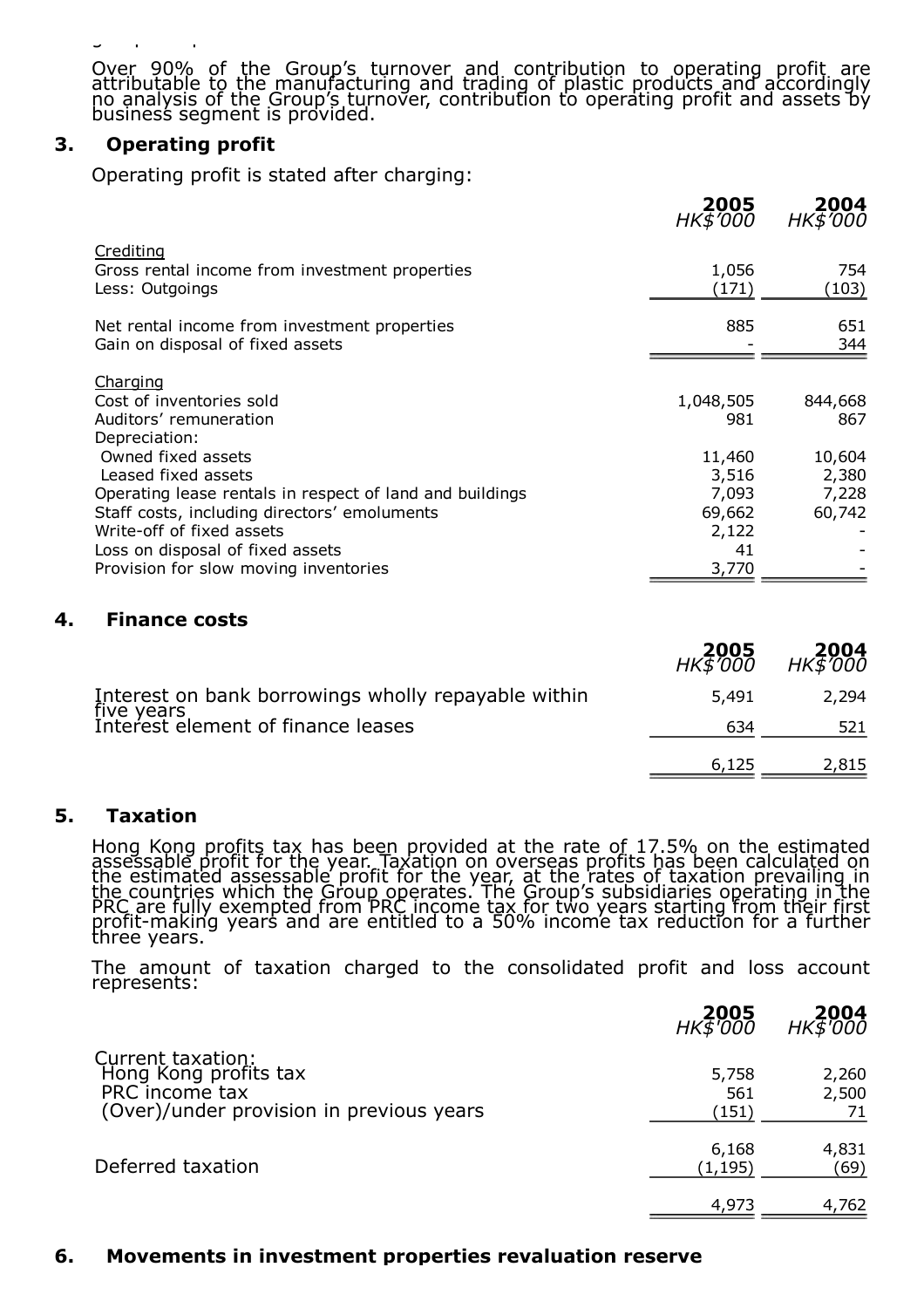During the year, the surplus arising on revaluation of the investment properties as at 30th June 2005 amounted to HK\$652,000 (2004: HK\$1,431,000) was taken to the investment properties revaluation reserve.

### 7. Earnings per share

The calculation of basic and diluted earnings per share is based on the Group's profit attributable to the shareholders of HK\$17,102,000 (2004: HK\$13,279,000).

The basic earnings per share is calculated based on the weighted average of 302,958,904 (2004: 300,000,000) ordinary shares in issue during the year. The outstanding share options were not included in the calculation of the diluted earnings per share as the exercise of these share options at the time would have an anti-dilutive effect. No information ian respect of diluted earnings per share is disclosed as there were no dilutive potential ordinary shares.

#### 8. Trade receivables

The aging analysis of trade receivables is as follows:

6. Movements in investment properties revaluation reserve

|                                                 | 2005<br>HK\$'000           | 2004<br>$HK\bar{5}$ $000$  |
|-------------------------------------------------|----------------------------|----------------------------|
| Below 90 days<br>91 - 180 days<br>Over 180 days | 241,259<br>29,746<br>4,433 | 187,778<br>16,604<br>5,663 |
|                                                 | 275,438                    | 210,045                    |

The majority of the Group's sales are with credit terms of 30 to 90 days. The remaining amounts are on letter of credit or documents against payment.

### 9. Trade payables

The aging analysis in trade payables is as follows:

|                                                 | 2005<br><b>HK\$'000</b> | 2004<br>$HK\overline{5}$ $\overline{000}$ |
|-------------------------------------------------|-------------------------|-------------------------------------------|
| Below 90 days<br>91 - 180 days<br>Over 180 days | 99,615<br>823<br>1,574  | 75,433<br>557<br>936                      |
|                                                 | 102,012                 | 76,926                                    |

## DIVIDENDS

The directors have resolved to recommend the payment of a final dividend of HK1.0 cent per share for the year ended 30th June 2005 (2004: HK2.0 cents). The proposed final dividend, together with the interim dividend of HK1.0 cent (2004: HK1.0 cent) paid on 13th April 2005, will make a total distribution of HK2.0 cents per share for the year. The proposed final dividend, if approved at the forthcoming Annual General Meeting, will be payable in cash on or about 9th December 2005 to members whose names appear on the Register of Members of the Company on 1st December 2005.

### CLOSURE OF REGISTER OF MEMBERS

The Register of Members of the Company will be closed from Monday, 28th November 2005 to Thursday, 1st December 2005 (both dates inclusive) during which period no transfer of shares will be registered. In order to qualify for the proposed final dividend, all properly completed transfer forms accompanied by the relevant share certificates must be lodged with the Company's Branch Registrars in Hong Kong, Abacus Share Registrars Limited, G/F, Bank of East Asia Harbour View Centre, 56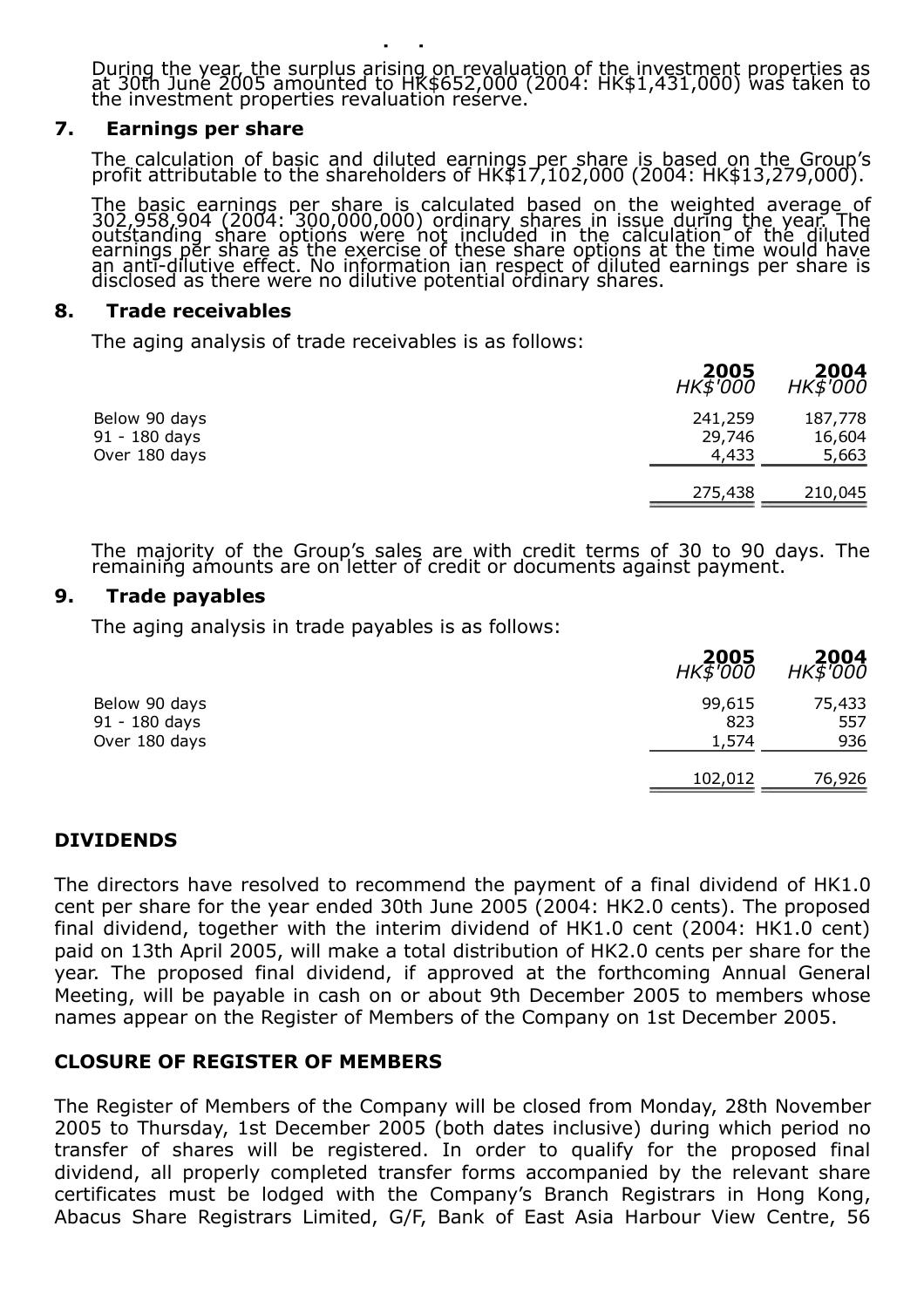Gloucester Road, Wanchai, Hong Kong not later than 4:00 p.m. on Friday, 25th November 2005.

### BUSINESS REVIEW

The past year had been challenging for the Group. During the period under review, the increase in costs of raw materials triggered by the persistently high crude oil prices had had adverse effect the Group's operational environment and business. However, with a rock solid foundation and an experienced management team, the Group not only rose above the challenges, but also turned them into opportunities, achieving double-digit growth in both turnover and net profit.

During the year, the Group adopted aggressive sales and marketing strategies and succeeded in expanding its customer base. It boasted marked gains in both order numbers and selling prices for its products. All of the Group's business segments including the plastics trading business, engineering plastics manufacturing segment, colourants business and PVC business recorded significant growth in revenue. However, because of the high raw material costs (which were elevated by rocketing oil prices) and the deployment of extra resources into its new plant and business, both the Group's production and operational costs surged, thus negatively affected its gross profit margin.

In 2003/2004, the Group successfully established the new PVC compounds business and set up a production plant in Dongguan to produce PVC compounds for manufacturing electrical wires and cables, sockets and toys. The products are sold in both domestic and overseas markets. Thanks to the hard work of the Group's sales team, the segment has been gaining new customers and orders. The Group expects the segment to generate return in the next fiscal year and become a major growth driver in the future.

During the review period, the Group's plastic trading segment delivered brilliant performance. Because of the rise in plastic resins prices, the relentless efforts of its sales force and the gradually opening PRC market, the Group's plastic trading business achieved satisfactory growth in both turnover and profit. Furthermore, the business of Ngai Hing (GZFTZ) Trading Co., Ltd. also grew steadily, contributing to the overall increase of the Group's turnover.

On the other hand, as a result of the Group's drive to provide better customer service, its engineering plastics business also saw notable growth during the review period, reporting double-digit increase in both turnover and profit. During the year, this segment stepped up its cooperation with customer's research and development teams in developing new products. These efforts have helped to sustain the segment's competitiveness, allowing it to make significant profit contribution. As for the colourants business, the rising raw material prices and elevating manufacturing and production costs, all pushed up by the hefty oil prices, dampened our customers' sentiment in placing orders. This ultimately adversely affected the segment's profit.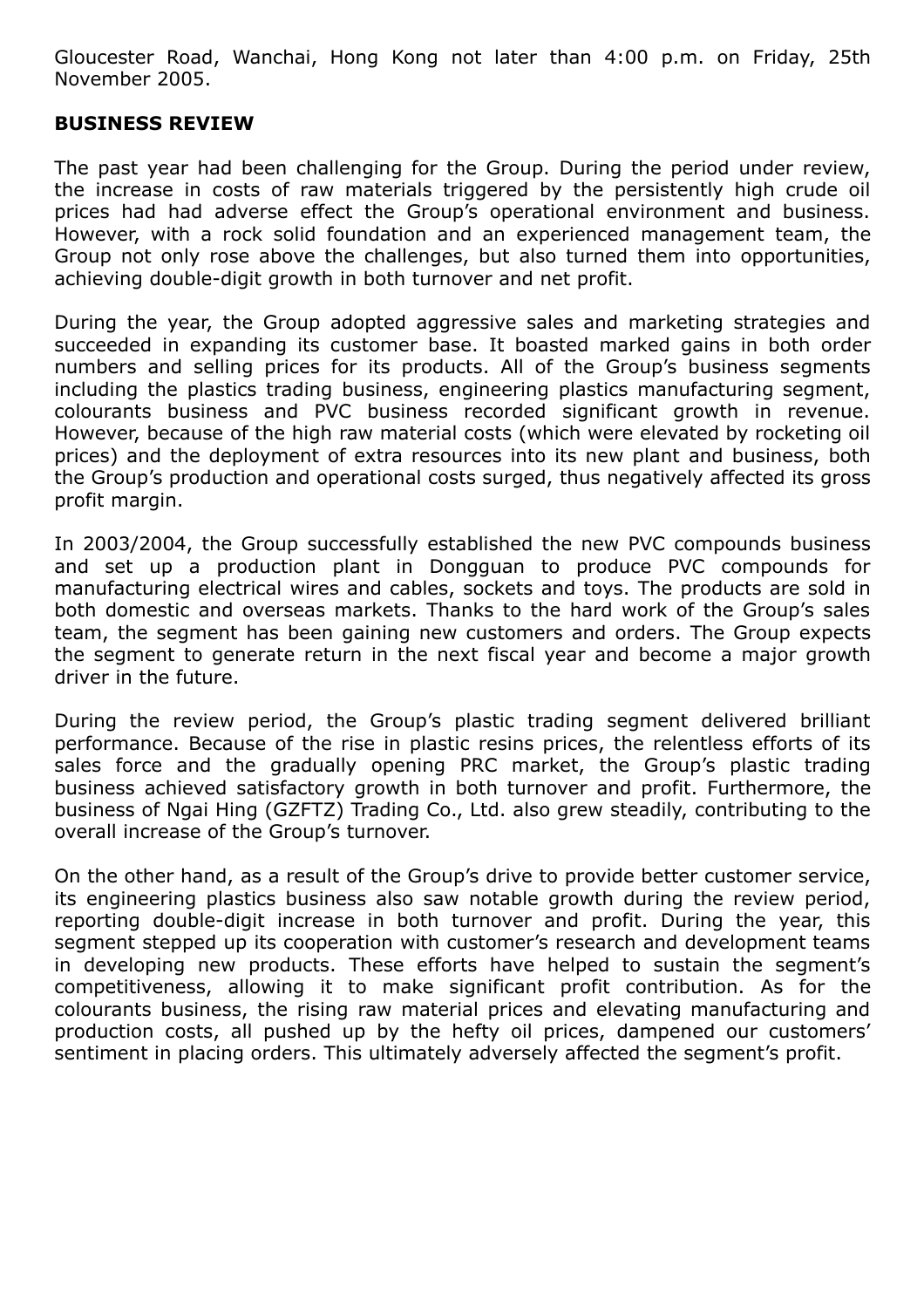# PROSPECTS

Although the global economy and consumption sentiment in markets worldwide are improving, uncertainties still loom as a result of crude oil prices fluctuation. For this reason, the Group holds a cautiously optimistic view of its business outlook. In the future, the Group plans to focus on expanding its customer base, trimming production costs, and developing new products and new product applications, with an ultimate goal of taking full advantage of its exceptional production efficiency and economies of scale to satisfy customers' different needs.

Besides, the Group will also expand the scope of its different business segments in an organized manner, targeting to ensure the supply of top quality products and valueadded services to its customers while at the same time improving its competitiveness and creating new sources of income. The initiative will brace the Group for steady growth. On the engineering plastics front, while Hong Kong has been the segment's historical base, with the Group's Shanghai branch inaugurated, the Group will strive to develop the PRC market for the segment, focusing specially on the fast growing eastern region of the country. In addition, the Group will continue to work in close collaboration with its customers in developing new products for the market.

As for the colourants segment, efforts will be devoted to developing new products and new product applications for different industries including the packaging industry, to widen the Group's income sources. At the same time, the Group will work with customers' research and development teams to provide customers with production solutions that promise improved cost effectiveness, thereby securing more orders for the Group. In addition, the Group will gradually introduce its products to overseas markets including the U.S., Europe, Asian and the Middle East in the long run. Last but not the least, the Group will continue to expand its PVC compounds business focusing on developing new products, such as those for application by the medical sector, so as to fully utilize its existing resources and broaden its customer base.

To widen the room for business growth, the Group has been actively expanding its production facilities to boost production capacity while exploring new business areas. Looking ahead, the Group will diligently implement production cost control measures to achieve higher cost effectiveness. Adhering to these clear and focused development strategies and with the concerted efforts of its staff, the Group will strive to deliver better results in the next fiscal year.

## LIQUIDITY AND FINANCIAL RESOURCES

The Group generally finances its operations with internally generated cashflow and banking facilities provided by its principal bankers. As at 30th June 2005, the Group has available aggregate bank loan facilities of approximately HK\$259,831,000, of which HK\$182,924,000 have been utilized and were secured by corporate guarantees issued by the Company and legal charges on certain leasehold land and buildings in the PRC and Hong Kong owned by the Group. The Group's cash and bank balances as at 30th June 2005 amounted to approximately HK\$55,019,000. The Group's gearing ratio as at 30th June 2005 was approximately 63%, based on the total bank borrowings of approximately HK\$182,924,000, together with obligations under finance leases of HK\$25,253,000 and the shareholders' funds of approximately HK\$330,193,000.

## FOREIGN EXCHANGE RISK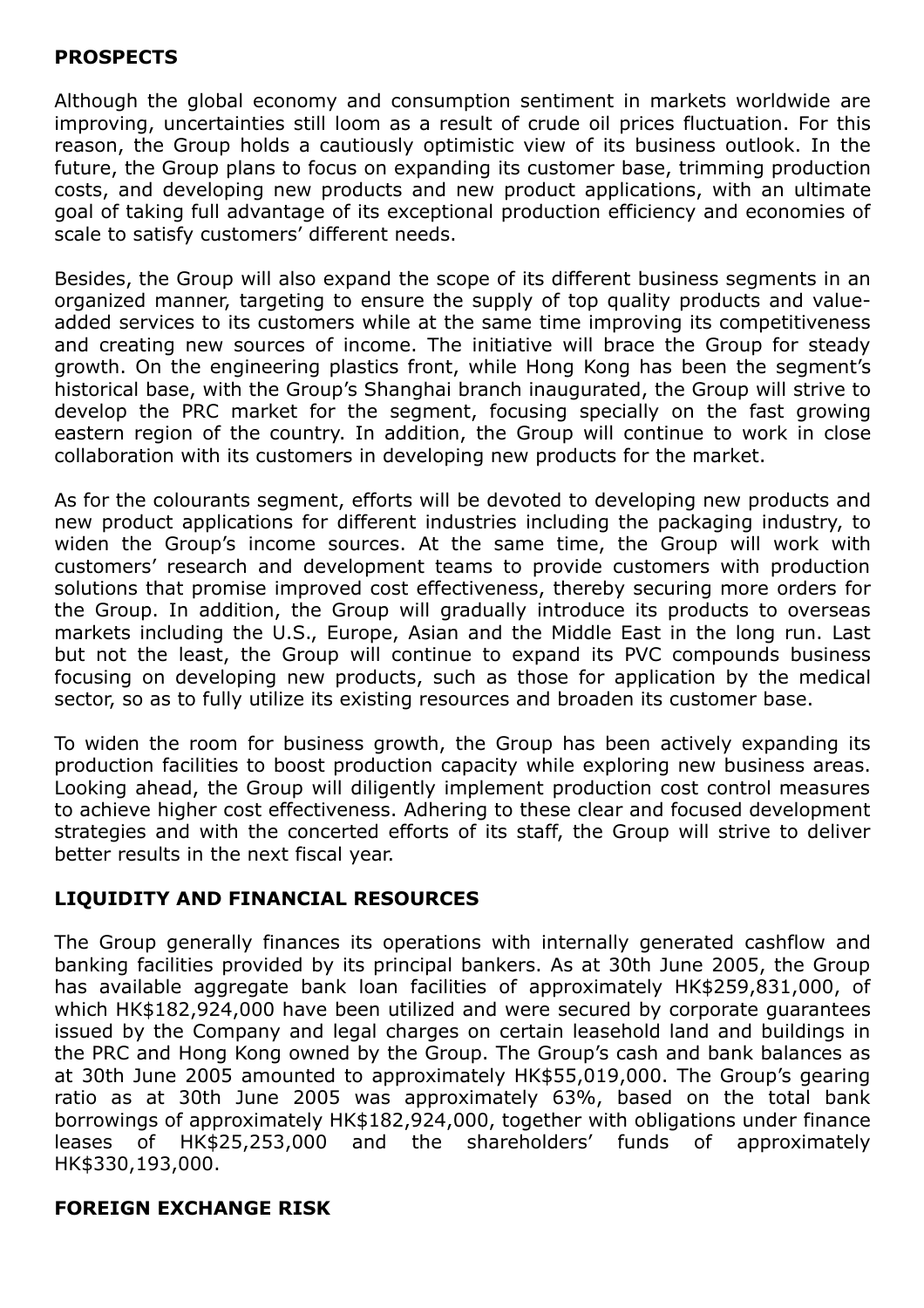The Group's borrowings and cash balances are primarily denominated in Hong Kong dollars. The Group's purchases were principally denominated in US dollars. The Group closely monitors currency fluctuations and reduces its exchange risk by hedging with forward exchange contracts from time to time.

At 30th June 2005, the Group had maximum outstanding commitments in respect of forward contracts in order to hedge the Group's exposure in foreign currencies from its operations as follows:

|                                | 2005<br><i>HK\$'000</i> | 2004<br><i>HK\$'000</i> |
|--------------------------------|-------------------------|-------------------------|
| Sell HK dollars for US dollars | <u>836,267 436,660</u>  |                         |

## PLEDGE OF ASSETS

As at 30th June 2005, certain investment and other properties of the Group with an aggregate net book value of approximately HK\$11,869,000 (2004: HK\$18,875,000) have been pledged to banks to secure for banking facilities granted to the Group.

## CONTINGENT LIABILITIES

As at 30th June 2005, the Company had contingent liabilities in relation to corporate guarantee for the due performance of a subsidiary under a contract manufacturing agreement to the extent of HK\$20,000,000 (2004: HK\$20,000,000) and corporate guarantees given to banks for banking facilities granted to its subsidiaries to the extent of approximately HK\$399,168,000 (2004: HK\$255,569,000).

In April 2003, a customer (the "Customer") issued a Writ of Summons in the High Court of the Hong Kong Special Administrative Region (the "Proceedings") against a subsidiary of the Company (the "Subsidiary") and filed a Statement of Claim in June 2003 claiming against the Subsidiary for US\$589,590.53 (the "Claim") for losses and damages alleged to have been suffered by the Customer as a result of alleged breach of contract entered into between the Customer and the Subsidiary for goods sold by the Subsidiary to the Customer (the "Goods"). On basis of independent legal advice, the Subsidiary has (i) filed a defence and counterclaim to the Claim and (ii) taken out Third Party Proceedings against the company, which supplied the Goods to the Subsidiary for resale to the Customer (the "Third Party"). The Third Party has also taken out the Fourth Party Proceedings against the company, which supplied the Goods to the Third Party for resale to the Subsidiary. Discovery and inspection of documents between the parties to the Proceedings have already completed. The Customer instructed another firm of solicitors to act for it in the Proceedings on 7 June 2005. The checklist hearing which was scheduled to take place on 29 June 2005 has been adjourned to 2 November 2005 for the parties to complete certain steps. The date for the trial of the Proceedings will be fixed after the checklist hearing. In the opinion of the Directors, the Subsidiary is unlikely to suffer any loss for the Claim, therefore, no provision is considered necessary.

## EMPLOYEE INFORMATION

As at 30th June 2005, the Group had approximately 850 full-time employees. The Group's emolument policies are formulated on the performance of individual employees and are reviewed annually. The Group has an incentive scheme, which is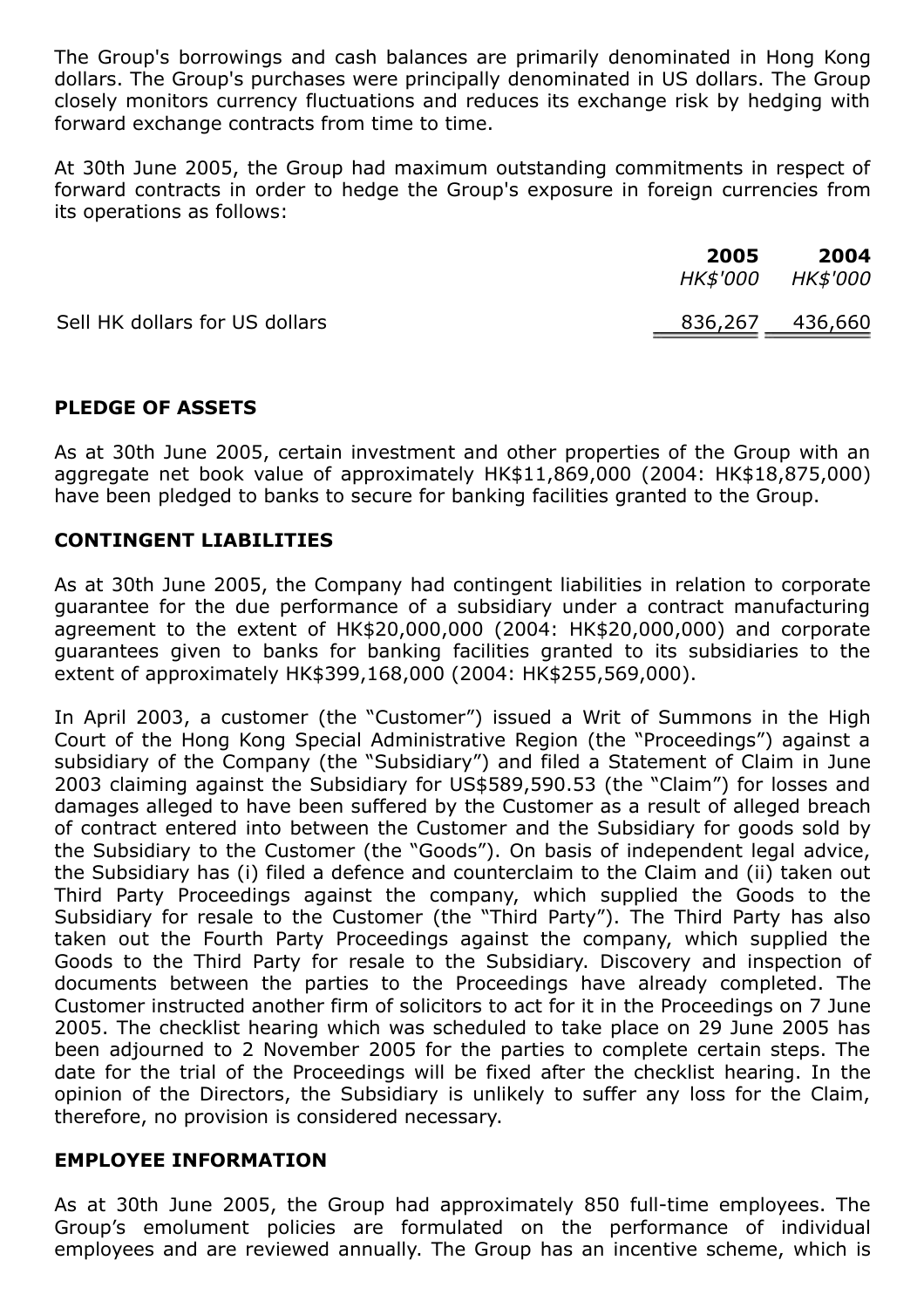geared to the profit of the Group and the performance of its employees, as an incentive to motivate its employees to increase their contribution to the Group. The Group also provides social and medical insurance coverage, and provident fund scheme (as the case may be) to its employees depending on the location of such employees.

# PURCHASE, SALE AND REDEMPTION OF THE COMPANY'S LISTED SECURITIES

The Company has not redeemed any of its shares during the year. Neither the Company nor any of its subsidiaries has purchased or sold any of the Company's listed securities during the year.

# COMPLIANCE WITH THE MODEL CODE FOR SECURITIES TRANSACTIONS BY **DIRECTORS**

The Company has adopted a code of conduct regarding Directors' securities transactions on terms no less exacting than the required standard set out in the Model Code set out in Appendix 10 to the Rules Governing the Listing of Securities ("the Listing Rules") on The Stock Exchange of Hong Kong Limited ("HKSE"). Having made specific enquiry to all Directors of the Company, all Directors have confirmed that they had complied with the required standard set out in the Model Code and the Company's code of conduct regarding Directors' securities transactions during the period.

## AUDIT COMMITTEE

The written terms of reference which describe the authority and duties of the Audit Committee were prepared and adopted with reference to "A Guide for The Formation of An Audit Committee" published by the HKICPA.

The Audit Committee provides an important link between the Board of Directors and the Company's auditors in matters coming within the scope of the Group's audit. It also reviews the effectiveness of the external audit and of internal controls and risk evaluation. The Audit Committee comprises three Independent Non-executive Directors, namely, Mr HO Wai Chi, Paul, Mr FONG Pong Hing and Mr CHAN Dit Lung. Meetings of the Audit Committee will be held not less than twice a year and the Audit Committee met the Company's auditors in September 2005 to review the Group's results for the year before it was tabled for the approval of the Board of Directors.

# COMPLIANCE WITH THE CODE OF BEST PRACTICE

In the opinion of the Directors, the Company has complied with Appendix 14 of the Listing Rules (which was in force prior to 1st January 2005 and remains applicable for the financial period commencing before 1st January 2005) throughout the year ended 30th June 2005 except that the term of office for the Independent Non-executive Directors of the Company are subject to retirement by rotation and re-election at the Annual General Meeting in accordance with the Company's Bye-laws. This does not comply with Paragraph 7 of the Code of Best Practice which suggests that Independent Non-executive Directors should be appointed for a specific term.

## DISCLOSURE OF INFORMATION ON THE WEBSITE OF THE HKSE

A detailed announcement of final results of the Group for the year ended 30th June 2005 containing all the information required by paragraphs 45(1) to 45(3) of Appendix 16 of the Listing Rules will be published on the website of the HKSE in due course.